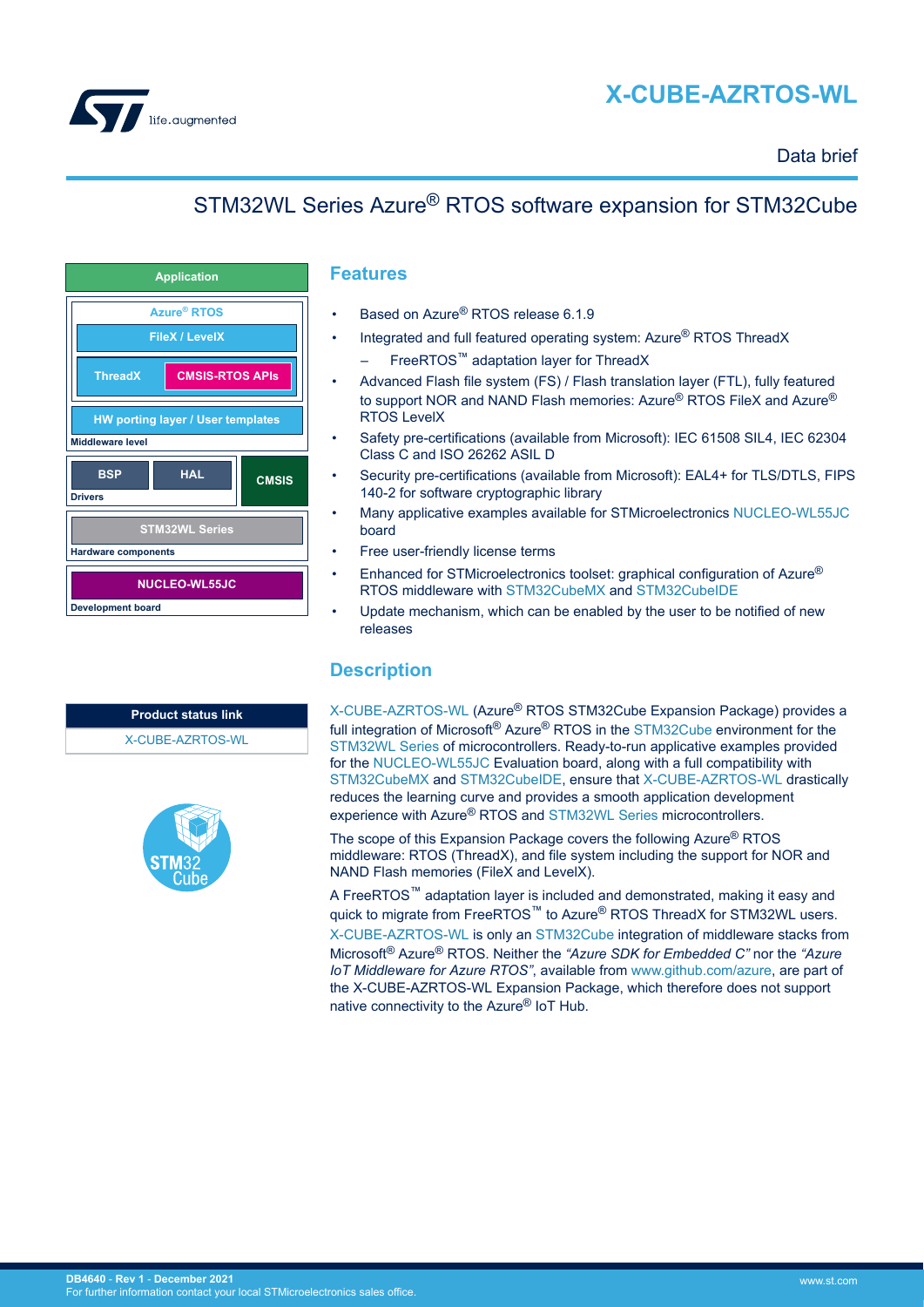

## **1 General information**

W

The [X-CUBE-AZRTOS-WL](https://www.st.com/en/product/x-cube-azrtos-wl?ecmp=tt9470_gl_link_feb2019&rt=db&id=DB4640) STM32Cube Expansion Package runs on the STM32WL microcontrollers based on the Arm® Cortex® processor.

*Note: Arm is a registered trademark of Arm Limited (or its subsidiaries) in the US and/or elsewhere. All other trademarks are the property of their respective owners.*

arm

#### **1.1 Ordering information**

[X-CUBE-AZRTOS-WL](https://www.st.com/en/product/x-cube-azrtos-wl?ecmp=tt9470_gl_link_feb2019&rt=db&id=DB4640) is available for free download from the *[www.st.com](https://www.st.com)* website and through the [STM32CubeMX](https://www.st.com/en/product/stm32cubemx?ecmp=tt9470_gl_link_feb2019&rt=db&id=DB4640) and [STM32CubeIDE](https://www.st.com/en/product/stm32cubeide?ecmp=tt9470_gl_link_feb2019&rt=db&id=DB4640) software tools.

### **1.2 What is STM32Cube?**

[STM32Cube](https://www.st.com/stm32cube) is an STMicroelectronics original initiative to significantly improve designer productivity by reducing development effort, time, and cost. STM32Cube covers the whole STM32 portfolio. STM32Cube includes:

- A set of user-friendly software development tools to cover project development from conception to realization, among which are:
	- [STM32CubeMX,](https://www.st.com/en/product/stm32cubemx?ecmp=tt9470_gl_link_feb2019&rt=db&id=DB4640) a graphical software configuration tool that allows the automatic generation of C initialization code using graphical wizards
	- [STM32CubeIDE](https://www.st.com/en/product/stm32cubeide?ecmp=tt9470_gl_link_feb2019&rt=db&id=DB4640), an all-in-one development tool with peripheral configuration, code generation, code compilation, and debug features
	- STM32CubeProgrammer ([STM32CubeProg](https://www.st.com/en/product/stm32cubeprog?ecmp=tt9470_gl_link_feb2019&rt=db&id=DB4640)), a programming tool available in graphical and commandline versions
	- STM32CubeMonitor ([STM32CubeMonitor](https://www.st.com/en/product/stm32cubemonitor?ecmp=tt9470_gl_link_feb2019&rt=db&id=DB4640), [STM32CubeMonPwr,](https://www.st.com/en/product/stm32cubemonpwr?ecmp=tt9470_gl_link_feb2019&rt=db&id=DB4640) [STM32CubeMonRF,](https://www.st.com/en/product/stm32cubemonrf?ecmp=tt9470_gl_link_feb2019&rt=db&id=DB4640) [STM32CubeMonUCPD](https://www.st.com/en/product/stm32cubemonucpd?ecmp=tt9470_gl_link_feb2019&rt=db&id=DB4640)) powerful monitoring tools to fine-tune the behavior and performance of STM32 applications in real-time
- [STM32Cube MCU and MPU Packages](https://www.st.com/en/embedded-software/stm32cube-mcu-mpu-packages.html), comprehensive embedded-software platforms specific to each microcontroller and microprocessor series (such as STM32CubeWL for the STM32WL Series), which include:
	- STM32Cube hardware abstraction layer (HAL), ensuring maximized portability across the STM32 portfolio
	- STM32Cube low-layer APIs, ensuring the best performance and footprints with a high degree of user control over hardware
	- A consistent set of middleware components such as RTOS, FAT file system, LoRaWAN®, Sub-GHz PHY, Sigfox™, KMS, secure engine, and mbed-crypto
	- All embedded software utilities with full sets of peripheral and applicative examples
	- [STM32Cube Expansion Packages,](https://www.st.com/en/embedded-software/stm32cube-expansion-packages.html) which contain embedded software components that complement the functionalities of the STM32Cube MCU and MPU Packages with:
		- Middleware extensions and applicative layers
		- Examples running on some specific STMicroelectronics development boards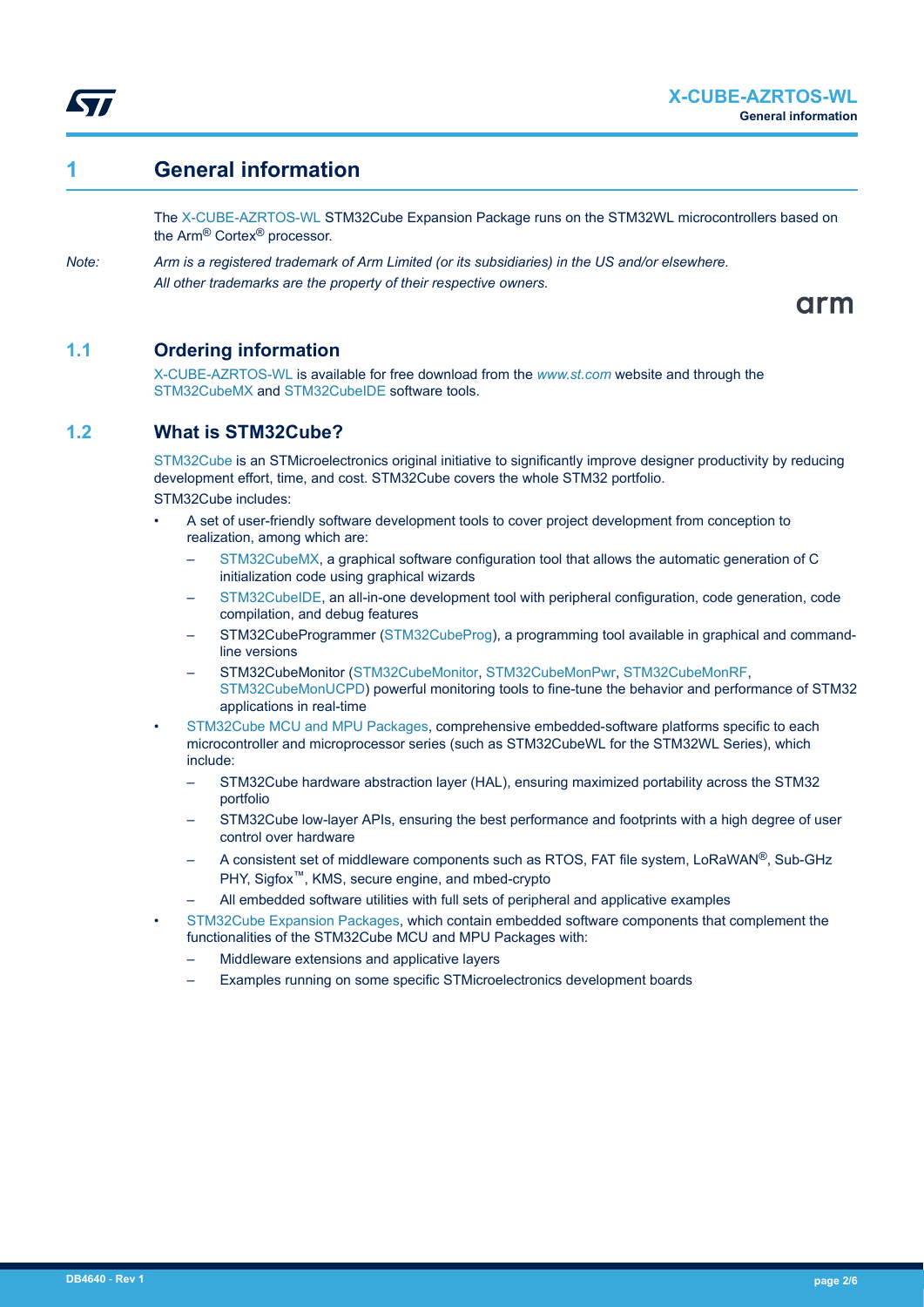

### **1.3 How does X-CUBE-AZRTOS-WL complement STM32Cube?**

#### **1.3.1 Complementing STM32Cube**

[X-CUBE-AZRTOS-WL](https://www.st.com/en/product/x-cube-azrtos-wl?ecmp=tt9470_gl_link_feb2019&rt=db&id=DB4640) extends STM32Cube by providing a full porting of Azure® RTOS middleware stacks, based on the STM32Cube HAL hardware abstraction layer for the STM32 microcontroller for maximized consistency and level of integration.

Azure<sup>®</sup> RTOS is a professional-grade, highly reliable and market-proven middleware suite ideally complementing the extensive STM32Cube ecosystem providing free development tools, software bricks and Expansion Packages. STM32 users can now also leverage the rich services of Azure<sup>®</sup> RTOS, which meet the needs of tiny, smart, connected devices, while still enjoying all the user-friendly features and terms they have always known with STM32Cube.

#### **1.3.2 Enhanced for the STMicroelectronics toolset**

The X-CUBE-AZRTOS-WL STM32Cube Expansion Package includes different applicative examples and is compatible with [STM32CubeMX](https://www.st.com/en/product/stm32cubemx?ecmp=tt9470_gl_link_feb2019&rt=db&id=DB4640) (enhanced for STMicroelectronics toolset). It can be downloaded from and installed directly into STM32CubeMX, as detailed in user manual [UM1718](https://www.st.com/resource/en/user_manual/dm00104712.pdf) (freely available on *[www.st.com](https://www.st.com)*), or from the product page on STMicroelectronics website.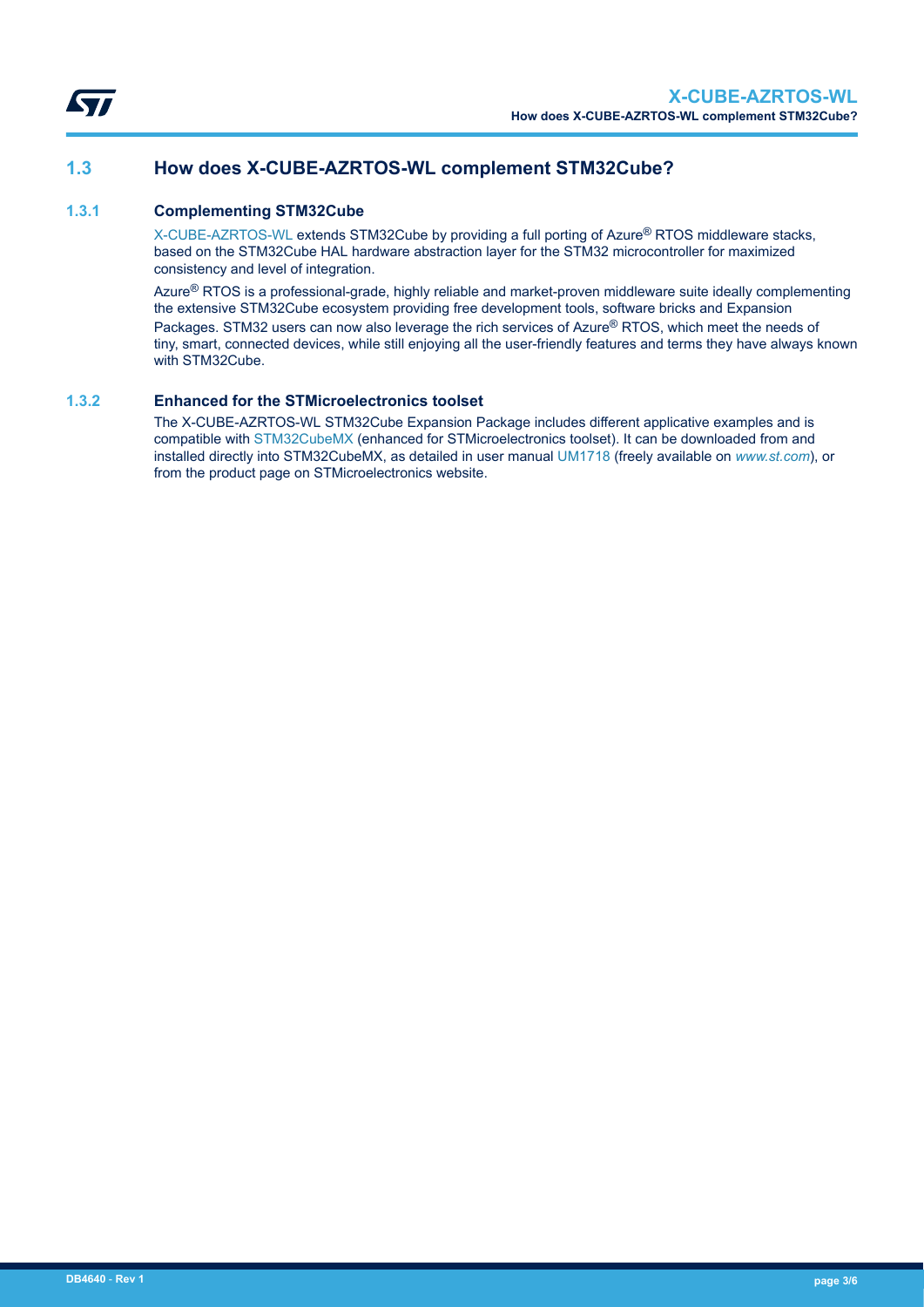

## **2 License**

[X-CUBE-AZRTOS-WL](https://www.st.com/en/product/x-cube-azrtos-wl?ecmp=tt9470_gl_link_feb2019&rt=db&id=DB4640) is delivered under the [SLA0048](https://www.st.com/sla0048) software license agreement and its Additional License Terms.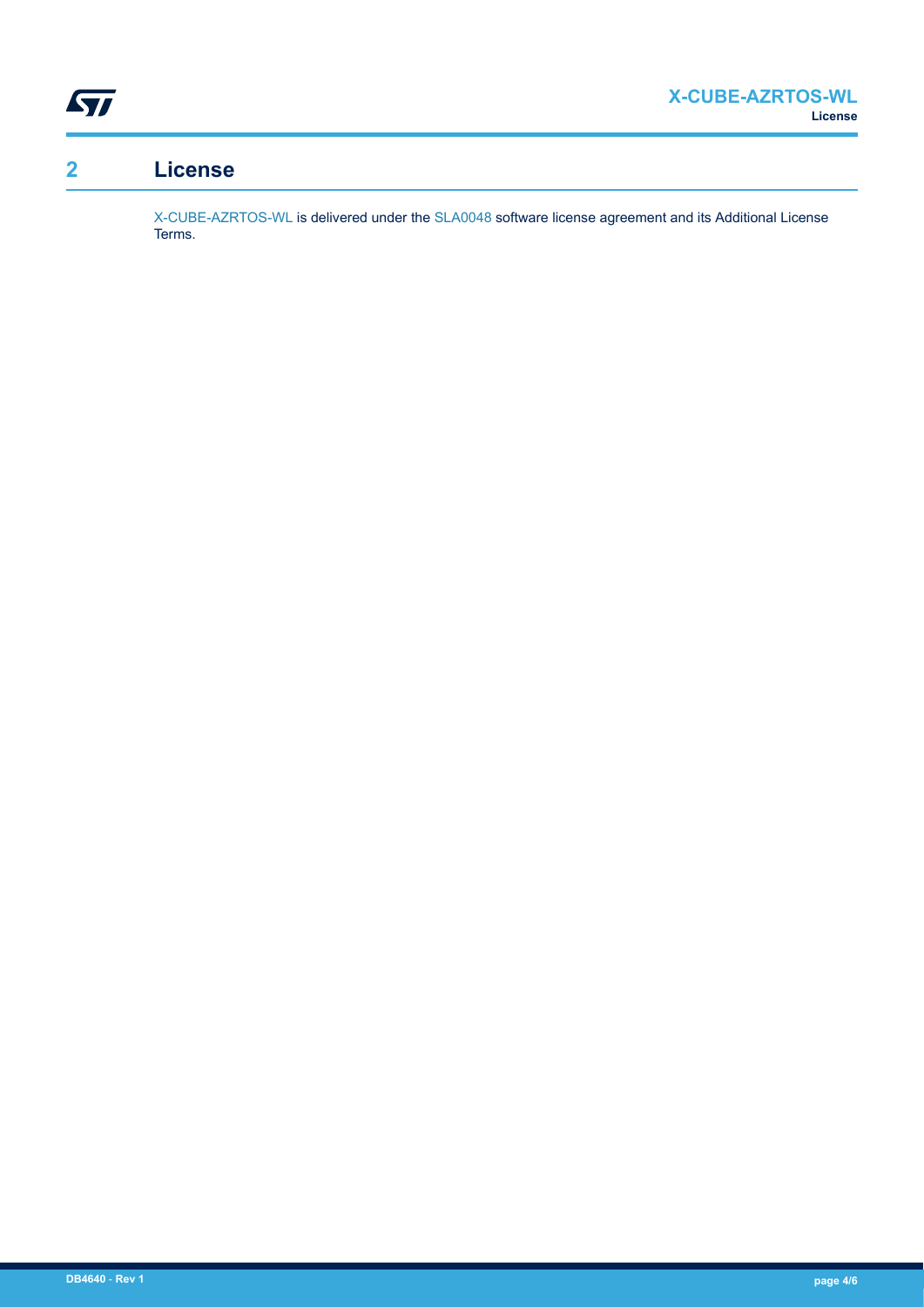## **Revision history**

#### **Table 1. Document revision history**

| <b>Date</b> | <b>Revision</b> | Changes          |
|-------------|-----------------|------------------|
| 21-Dec-2021 |                 | Initial release. |